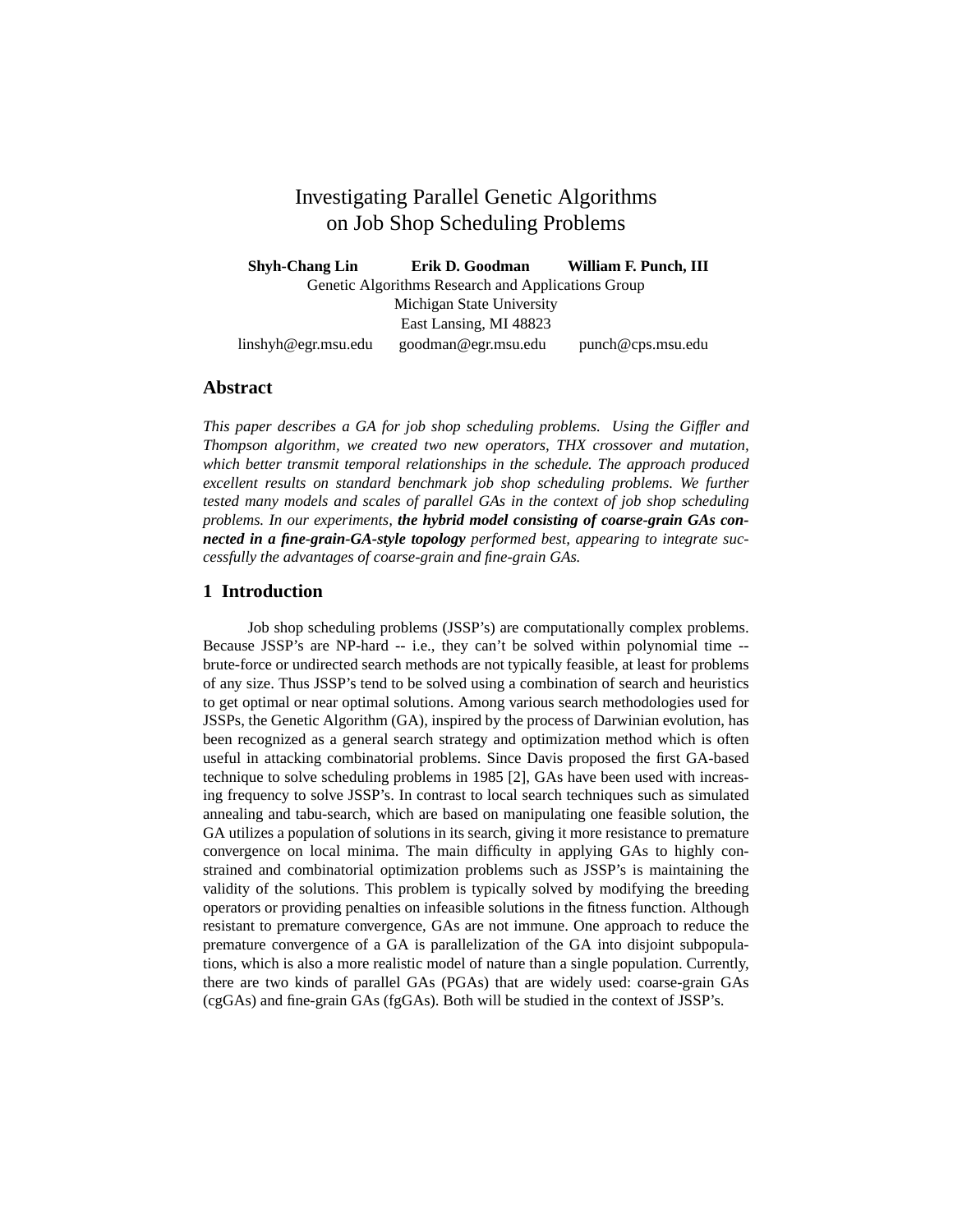Section 2 defines the JSSP studied. Our approach to dealing with invalid solutions is described in Section 3. Section 4 describes PGAs and proposes some new models, and Section 5 details the results of our experiments.

# **2 Job Shop Scheduling Problem**

Job shop scheduling, in general, contains a set of concurrent and conflicting goals to be satisfied using a finite set of resources. The resources are called machines and the basic tasks are called jobs. Each job is a request for scheduling a set of operations according to a process plan (or referred to as process routing) which specifies the precedence restrictions. The main constraint on jobs and machines is that one machine can process only one operation at a time and operations cannot be interrupted. Usually we denote the general JSSP as *n*x*m,* where *n* is the number of jobs and *m* is the number of machines. The operation of job *i* on machine *j* is denoted by operation (*i, j*). The problem is to minimize some performance criterion. This paper discusses the most widely used criterion, i.e., the time to completion of the last job to leave the system -- the makespan.

One useful model used to describe JSSP's is the disjunctive graph, *G=(N, A, E)*, where *N* is the node set, *A* is the conjunctive arc set, and *E* is the disjunctive arc set. The nodes *N* correspond to all of the operations and two dummy nodes, a source and a sink. The conjunctive arcs *A* represent the precedence relationships between the operations of a single job. The disjunctive arcs *E* represent all pairs of operations to be performed on the same machine. All arcs emanating from a node have the processing time of the operation performed at that node as their length. The source has conjunctive arcs with length zero emanating to all the first operations of the job and the sink has the conjunctive arcs

*Step 1:*

Let *C* contain the first schedulable operation of each job;

Let  $r_{ij} = 0$ , for all operations  $(i, j)$  in  $C$ .

 $(r_{ii})$  is the earliest time at which operation  $(i, j)$  can start.) *Step 2:*

Compute  $t(C) = \min_{(i,j) \in C} \{r_{ij} + p_{ij}\}$  $(i, j) \in C$ 

and let *j\** denote the machine on which the minimum is achieved.

 $(p_{ij}$  is the processing time of operation  $(i, j)$ )

*Step 3:*

Let *G* denote the conflict set of all operations  $(i, j^*)$  on machine  $j^*$  such that  $r_{ij}$   $<$   $t(C)$ 

*Step 4:*

Randomly select one operation from *G*.

*Step 5:*

Delete the operation from *C*; include its immediate successor in *C*, update  $r_{ij}$  in *C* and return to step 2 until all operations are scheduled.

**Fig 1.** The Giffler and Thompson algorithm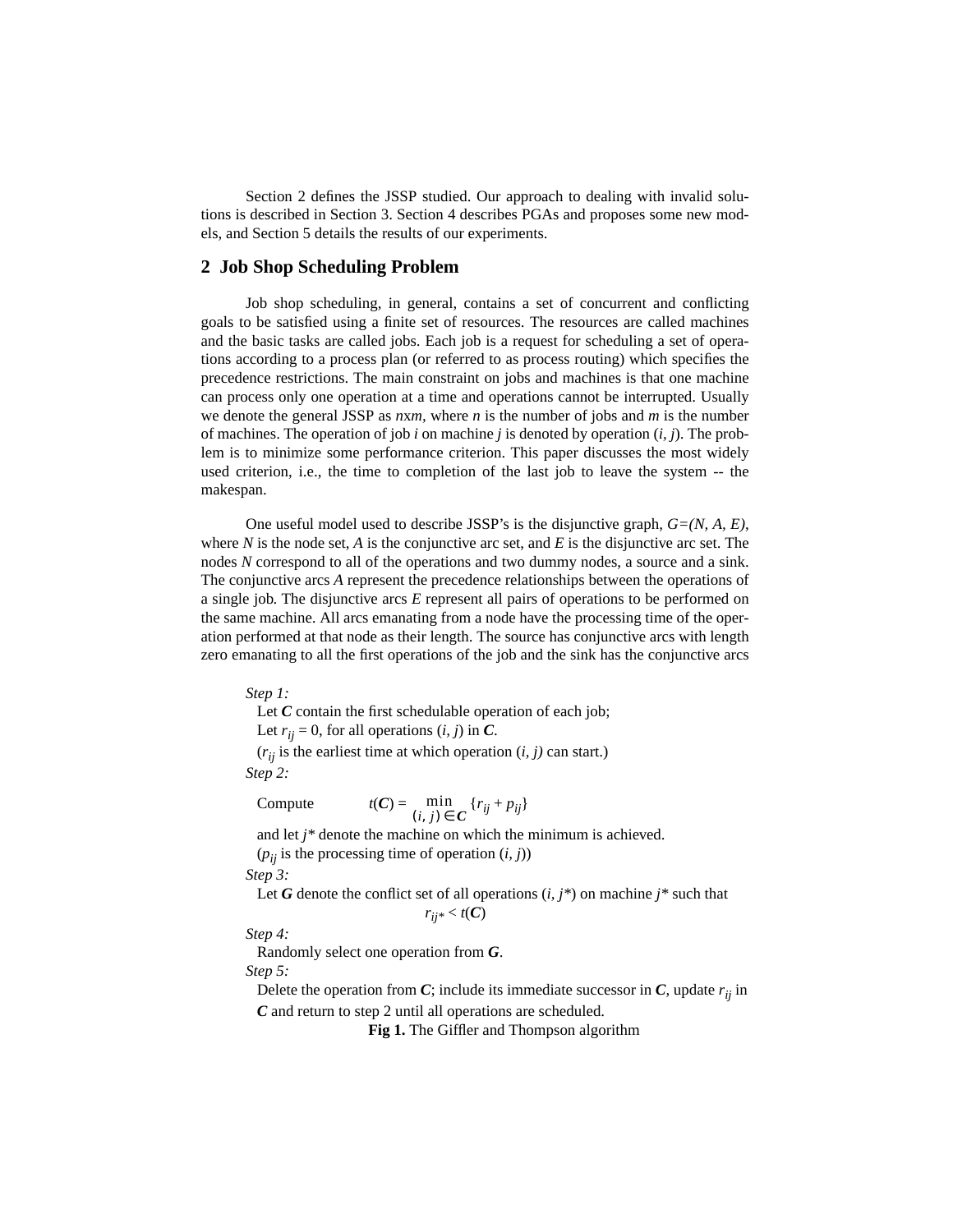coming from all the last operations. A feasible schedule corresponds to a selection of exactly one arc from each disjunctive arc pair such that the resulting directed graph is acyclic. The problem of minimizing the makespan reduces to finding a set of disjunctive arcs which minimize the length of the longest path or the critical path in the directed graph.

In JSSP's, two classes of schedules are defined. The first is *semi-active* schedules, the other is *active* schedules. Semi-active schedules are feasible schedules in which no operation can be completed earlier without changing the job sequence on any of the machines. Active schedules are feasible schedules in which no operation can be completed earlier by changing the processing sequence on any of the machines without delaying some other operation. Clearly the set of active schedules is a subset of the set of semi-active schedules and optimal schedules are active schedules. Thus, in optimizing makespan, it is sufficient to consider only active schedules. A systematic approach to generate active schedules was proposed by Giffler and Thompson [6]. Because this procedure is closely related to our genetic operators, we give a brief outline of the G&T algorithm in Fig 1. The key condition in the G&T algorithm is the inequality  $r_{ii} * < t(C)$ in Step 3, which generates a conflict set consisting only of operations competing for the same machine. Once one operation is decided, it is impossible to add any operation that will complete prior to  $t(C)$ , making the generated schedule an active schedule.

# **3 Genetic Representation and Specific Operators**

"Classical" GAs use a binary string to represent a potential solution to a problem. Such a representation is not naturally suited for ordering problems such as the Traveling Salesperson Problem (TSP) and the JSSP, because no direct and efficient way has been found to map possible solutions 1:1 onto binary strings. Two different approaches have been used to deal with the problem of representation. The first is an *indirect* representation, which encodes the instructions to a schedule *builder*. Some examples of an indirect representation are job order permutation and prioritization of scheduling rules. In these schemes, the schedule builder guarantees the validity of the schedules produced. Another approach is to use a *direct* representation which encodes the *schedule itself*. Some examples of direct representations use encodings of the operation completion times or the operation starting times. In such a representation, not every encoding corresponds to a valid schedule. If invalid encodings are allowed in the population, repair methods or penalty functions are required to maintain the validity of the schedules. However, use of penalty functions is inefficient for JSSP's because the space of valid schedules is very small compared to the space of possible schedules. Thus, the GA will waste most of its time on invalid solutions. Another problem with a "classical" GA representation is that simple crossover or mutation on strings nearly always produces infeasible solutions. Previous researchers used some variations on standard genetic operators to address this problem. Well-known examples are sequencing operators devised for the TSP [17].

Our approach uses a direct representation, which encodes the operation starting times. The number of the fields on the chromosome is the number of operations. The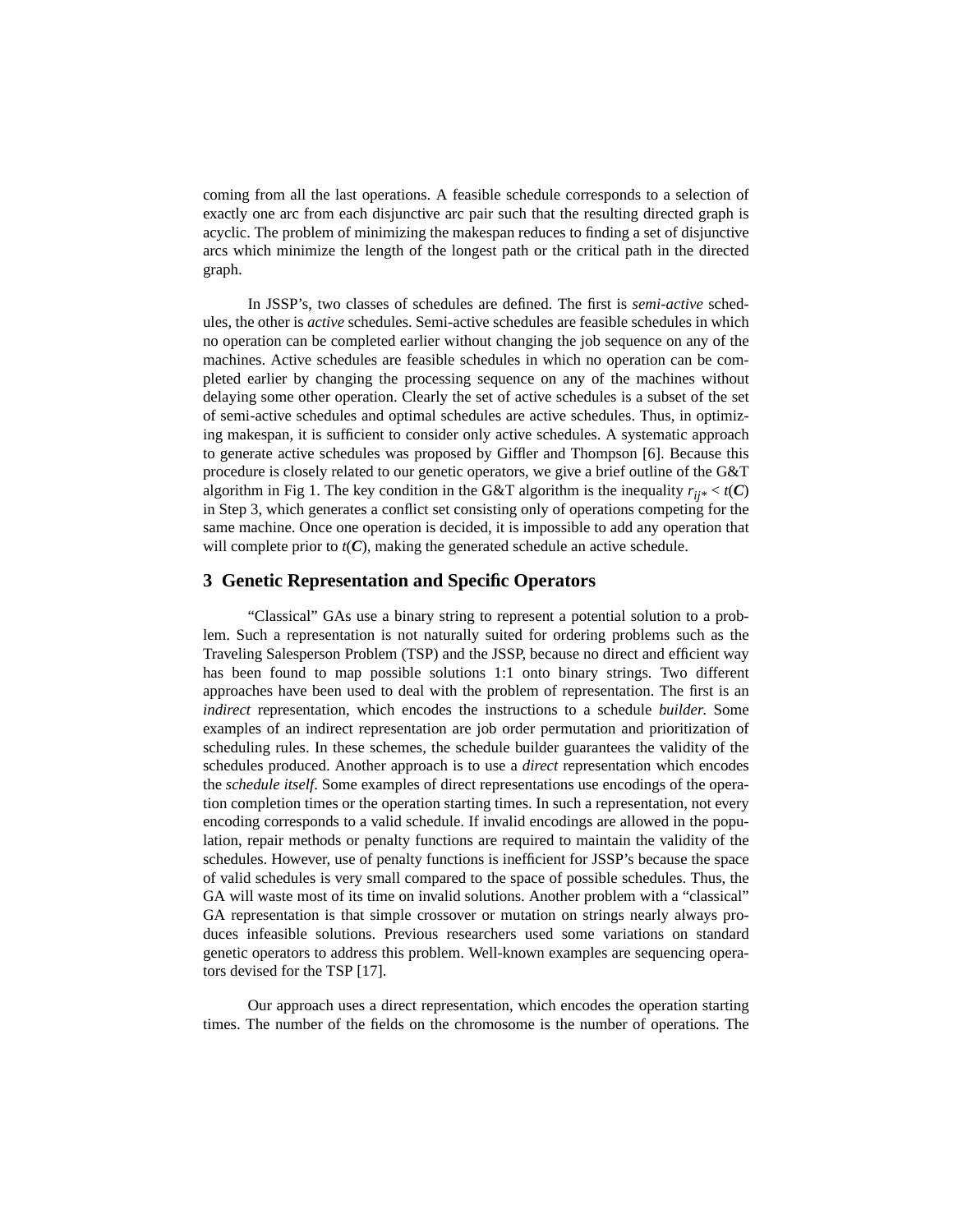| reference                     | representation            | crossover    |  |
|-------------------------------|---------------------------|--------------|--|
| Yamada and Nakano (1992) [18] | completion time           | uniform      |  |
| Storer et al. (1992) [15]     | perturbed processing time | standard     |  |
| Dorndorf and Pesch (1993) [3] | starting time             | lstandard    |  |
| Dorndorf and Pesch (1995) [4] | priority rule             | lstandard    |  |
| Kobayashi et al. (1995) [9]   | job order                 | subsequence  |  |
|                               |                           | exchange     |  |
| Lin <i>et al.</i>             | starting time             | time horizon |  |
|                               |                           | exchange     |  |

| Table 1. G&T-algorithm-based GA approaches |  |
|--------------------------------------------|--|
|--------------------------------------------|--|

genetic operators are inspired by the G&T algorithm. Some related approaches which are G&T-algorithm-based are briefly reviewed. Yamada and Nakano [18] used operation completion times for their representation. They proposed using GA/GT crossover, which ensures assembling valid and active schedules. The GA/GT crossover works as follows: at each decision point in the G&T algorithm (step 4 in Fig 1), one parent is selected randomly. However, in GA/GT crossover, the schedulable operation which has the earliest completion time reported in the parental schedule is chosen to be scheduled next. The effect of GA/GT crossover is the same as applying uniform crossover and using the G&T algorithm to interpret the resulting invalid chromosomes. Dorndorf and Pesch [3] encode the operation starting times and apply the G&T algorithm to decode the invalid offspring which are generated from standard crossover. Other approaches are similar to the two above. The G&T algorithm is used as an interpreter to decode any offspring into an active schedule. Table 1 lists the G&T-algorithm-based GA approaches. These approaches are designed to transmit "useful characteristics" from parents for the creation of potentially better offspring. These "useful characteristics" can be priority rules or job sequences, depending on the representation and crossover methods used. In JSSPs, the temporal relationships among all operations in a schedule are important. Simply working on the chromosome level usually focuses on only a small part of the schedule and overlooks the change of the temporal relationships in the whole schedule. In contrast to previous approaches, which work on the chromosome level, we have designed the time horizon exchange (THX) crossover, which works on the *schedule* level. THX crossover randomly selects a crossover point just like a standard crossover, but instead of using the crossover point to exchange two chromosomes, THX crossover uses the crossover point as a scheduling decision point in G&T algorithm to exchange information between two schedules. Fig 2shows an example of THX crossover in Fischer and Thompson's (FT) 6x6 problem. The portion of the child schedule before the crossover point is exactly the same as in one parent. The temporal relationships among operations in the remaining portion are inherited from the other parent to the extent possible (i.e., while maintaining a valid schedule).

Another important operator in GAs is mutation. The THX mutation operator is based on the disjunctive graph of the schedule. Although exchanging a single pair of adjacent tasks which are on the same machine and belong to a critical path can preserve the acyclic property of the directed graph, the number of child schedules that are better than the parent tends to be very limited, as was observed by Grabowski *et al.* [19]. They defined a *block* as a sequence of successive operations on the critical path which are on the same machine with at least two operations. The reversal of a critical arc can only lead to an improvement if at least one of the reversed operations is either the first or the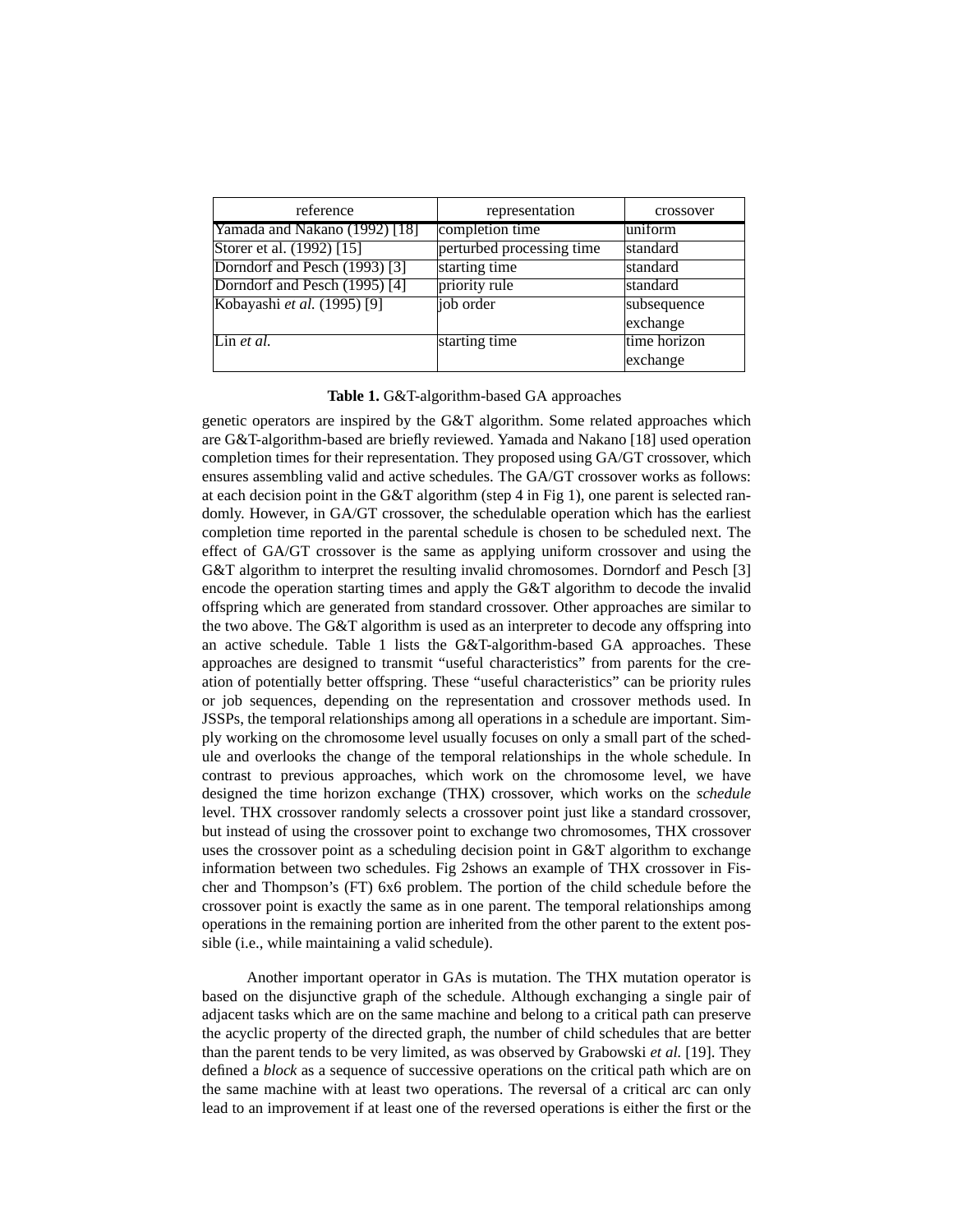

**Fig 2.** An example of THX crossover

last operation of the block. Thus our mutation focuses on the block. Two operations in the block are randomly selected and reversed. After the child is generated, we apply the G&T algorithm to interpret the child. Thus, no cycle detection is needed. Furthermore, the G&T algorithm guarantees that the two selected operations are reversed in the new schedule and that the new schedule is active.

### **4 Parallel Genetic Algorithms**

Although "classical" GAs can be made somewhat resistant to premature convergence (i.e., inability to search beyond local minima), there are methods which can be used to make GAs even more resistant. PGAs retard premature convergence by maintaining multiple, somewhat separated subpopulations which may be allowed to evolve more independently (or, more precisely, by employing non-panmictic mating). Two fundamental models of PGAs can be distinguished in the literature. The first is *fine-grained* GAs (fgGAs) [11,13], in which individuals are spatially arrayed in some manner and an individual in the population can interact only with individuals "close" to it. The topology of individuals in the template defining the breeding "neighborhood" determines the degree of isolation from other individuals and therefore strongly influences the diversity of the individuals in the population. All the individuals can be considered to be continuously moving around within their neighborhoods, so that global communication is pos-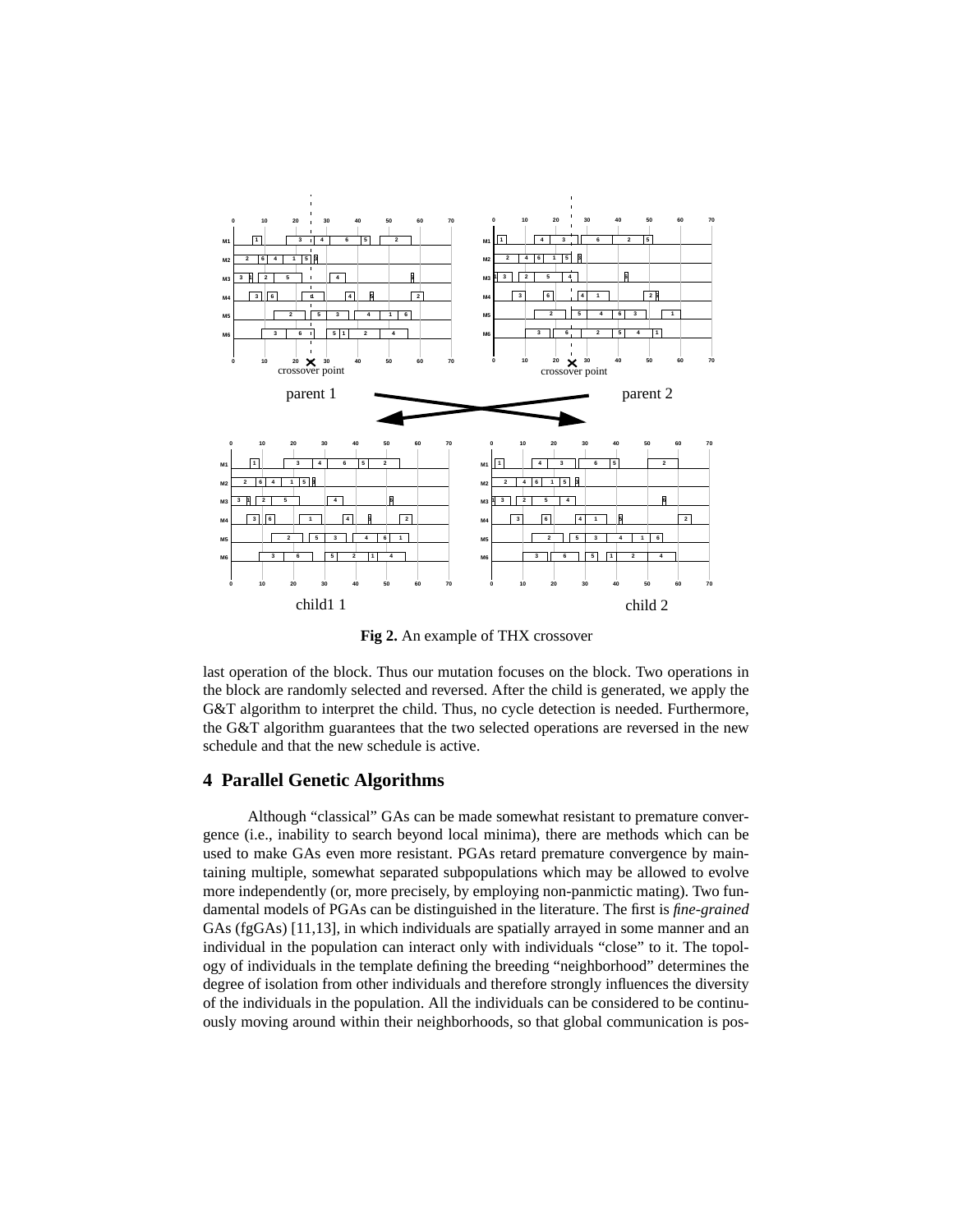

**Fig 3**. Examples of the hybrid models

sible, but not instantaneous. The second is the *coarse-grained* GAs (cgGAs), also called island-parallel GAs [10,16], in which each node is a subpopulation performing a singlepopulation GA. At certain intervals, some individuals may migrate from one subpopulation to another. The rate at which individuals can migrate globally is typically much smaller than found in fgGAs. In this paper, we use a two-dimensional torus as the neighborhood topology to study the fgGA model and an island GA connected in a ring to study the cgGA model.

Two hybrid models are also proposed in this paper. One is an embedding of fgGAs into cgGAs. Fig 3(a) shows an example in which each subpopulation on the ring is a torus. The frequency of migration on the ring is much smaller than that within the

| reference                         | 10x10 | 20x5 |
|-----------------------------------|-------|------|
| Baker and McMahon (1985)[22]      | 960   | 1303 |
| Adams et al. (1988)[20]           | 930   | 1178 |
| Carlier and Pinson (1989) [21]    | 930   | 1165 |
| Nakano and Yamada (1991)[14]      | 965   | 1215 |
| Yamada and Nakano (1992)[18]      | 930   | 1184 |
| Storer <i>et al.</i> (1993)[15]   | 954   | 1180 |
| Dorndorf and Pesch (1993)[3]      | 930   | 1165 |
| Fang et al. (1993)[5]             | 949   | 1189 |
| Juels and Wattenberg (1994)[8]    | 937   | 1174 |
| Mattfeld <i>et al.</i> (1994)[12] | 930   | 1165 |
| Dorndorf and Pesch (1995)[4]      | 938   | 1178 |
| Bierwirth $(1995)[1]$             | 936   | 1181 |
| Kobayashi et al. (1995)[9]        | 930   | 1173 |
| Lin et al.                        | 930   | 1165 |

**Table 2.** Best results obtained by previous approaches on the two FT problems.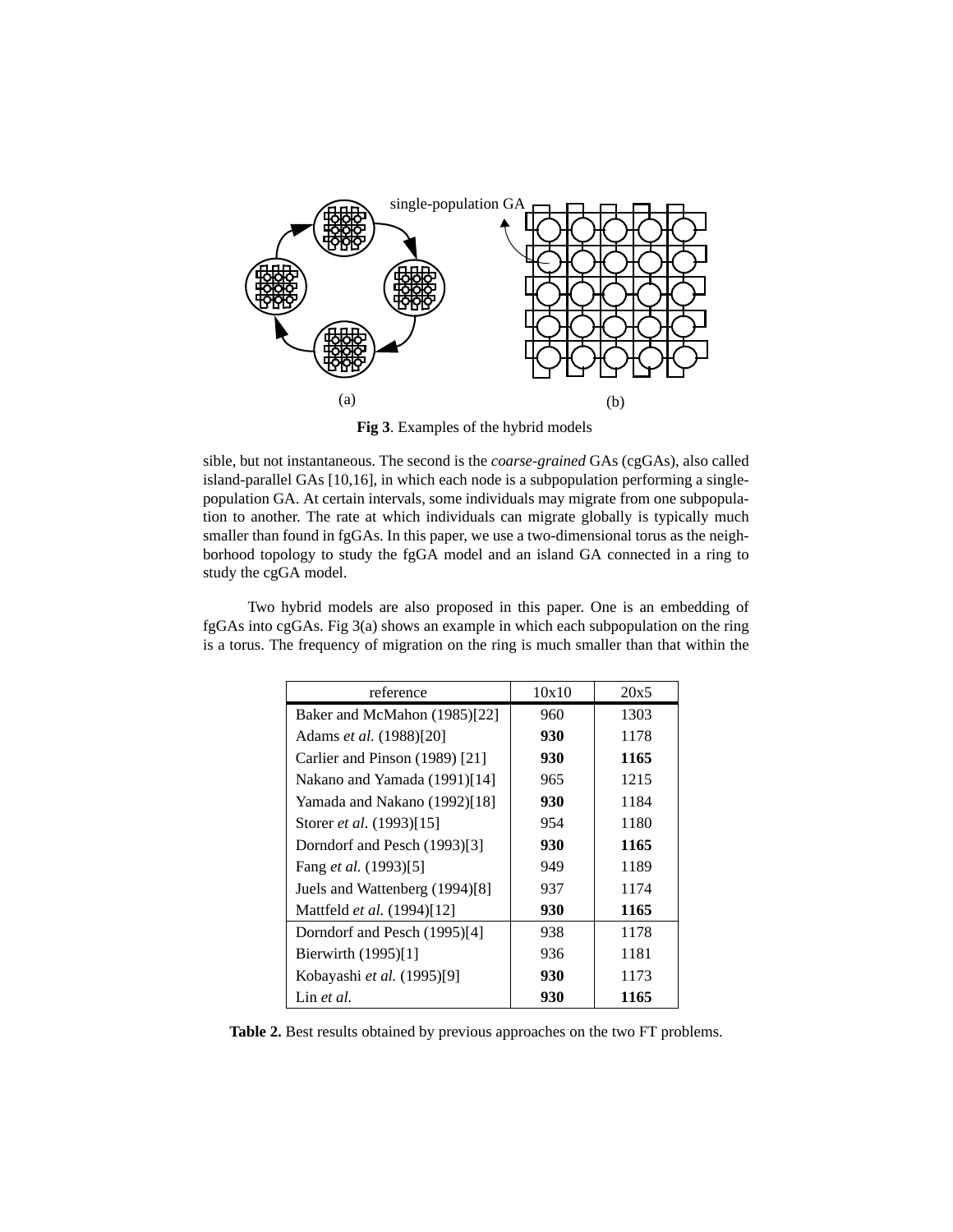

**Fig 4.** Avg. (100 runs) best indiv. for three test models, various population sizes

torus. The other hybrid model is a "compromise" between a cgGA and a fgGA -- the connection topology used in the cgGA is one which is typically found in fgGAs, and a relatively large number of nodes is used. Fig 3(b) shows an example in which each node of the torus is a single-population GA. The frequency of migration resembles that typically found in cgGAs.

# **5 Computational Results**

The configurations described have been implemented in GALOPPS [7], a freeware GA development system from the MSU GARAGe, and run on a Sun Ultra 1. As a benchmark, two FT problems, FT10x10 and FT20x5, were tested. These two FT problems are of particular interest because almost all JSSP algorithms proposed have used them as benchmarks. **Table 2 summarizes the best results obtained by previous approaches for the two FT problems. Except for the first three approaches, which are based on branch and bound methods, the remaining approaches are GA-based methods.** By using single-population GAs with our THX operators, we were able to find the global optima for the two problems, which are 930 and 1165, respectively. The FT10x10 was also used to evaluate the effectiveness of PGAs and to compare the performance of the various PGA models in the following subsections.

### **5.1 The Effect of Parallelizing GAs**

To investigate the effect of parallelizing GAs, we used one single-population GA and two cgGAs with different population sizes on the FT10x10 problem. In all runs, the crossover and mutation rates were 0.6 and 0.1 respectively, and offspring replaced their parents, with elitism protecting the best individual from replacement. We varied the total population size in each case to test for its effect. The population sizes used were 50, 100, 250, 500, 1000, and 2000. Both cgGAs, called island I and island II, are connected in a one-way ring. The best individual is migrated to the next neighbor every 50 generations. The number of nodes in the island I GA was fixed at 5, so the subpopulation size is the total size divided by 5. In the island II GA, the subpopulation size is fixed at 50, so the number of nodes is obtained by dividing the total population size by 50.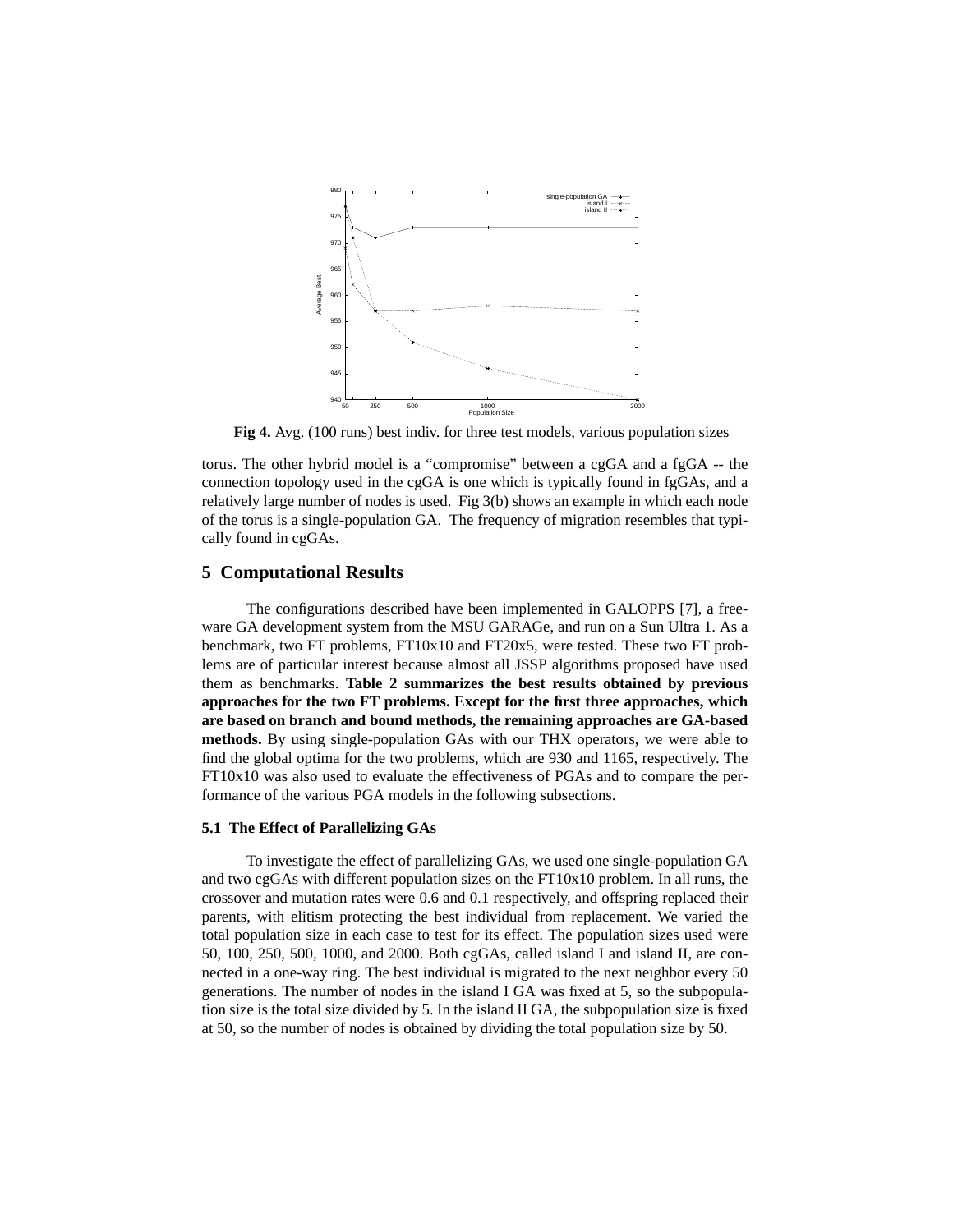

**Fig 5**. (a) the single-population GA (b) the island I GA

Fig 4 shows the average best results of the three models on various population sizes based on 100 runs. The single-population GA doesn't show any improvement in performance after the population size 250 mark. The reason is that the single-population GA cannot maintain the diversity in the population as well as the PGA approaches. This loss of diversity causes premature convergence. The problem also appears in the island I GA model. Although premature convergence strongly deters further improvement after the population size 250 mark, the island I GA still outperforms the single-population GA. The island II GA doesn't suffer as much from premature convergence. The larger the number of subpopulations, the better diversity is maintained. An average best of 940 is reached when the population size is 2000. **By considering the average turnaround time of each node to calculate a fixed number of generations, we can analyze the speed-up of PGAs. In general, increasing the number of processors leads to approximately linear speed-up. For example, for a total population size fixed at 1000, the speed-up for numbers of nodes set to 5 and 20 are 4.7 and 18.5, respectively. The degraded performance is due to the communication overhead. In PGAs, we are more interested in the time needed to reach a given solution quality.** Fig 5 shows the two-dimensional cell plot of the single-population GA and the island I GA with population size 250, based on 1000 runs. In the figure, we can observe that the distribution of the results moves to the left corner in the island I GA. That is, the parallelization of the GA yields better results using fewer evaluations. Actually, the average

|      |       | Popsize Island I Island II | torus   | hybrid I                                                         | hybrid $\Pi$ |
|------|-------|----------------------------|---------|------------------------------------------------------------------|--------------|
| 250  | 50:5  | 50:5                       | 2:25x5  | $2:5$ islands, each island: $5x5$ torus                          | 10:5x5       |
| 500  | 100:5 | 50:10                      | 2:25x10 | $2:5$ islands, each island: $10x5$ torus                         | 10:5x10      |
| 1000 | 200:5 | 50:20                      |         | $\left  2:25x20 \right  2:5$ islands, each island: $10x10$ torus | 10:10x10     |
| 2000 | 400:5 | 50:40                      | 2:25x40 | 2:5 islands, each island: $10x20$ torus                          | 20:10x10     |

**Table 3**. The population structures of the PGA models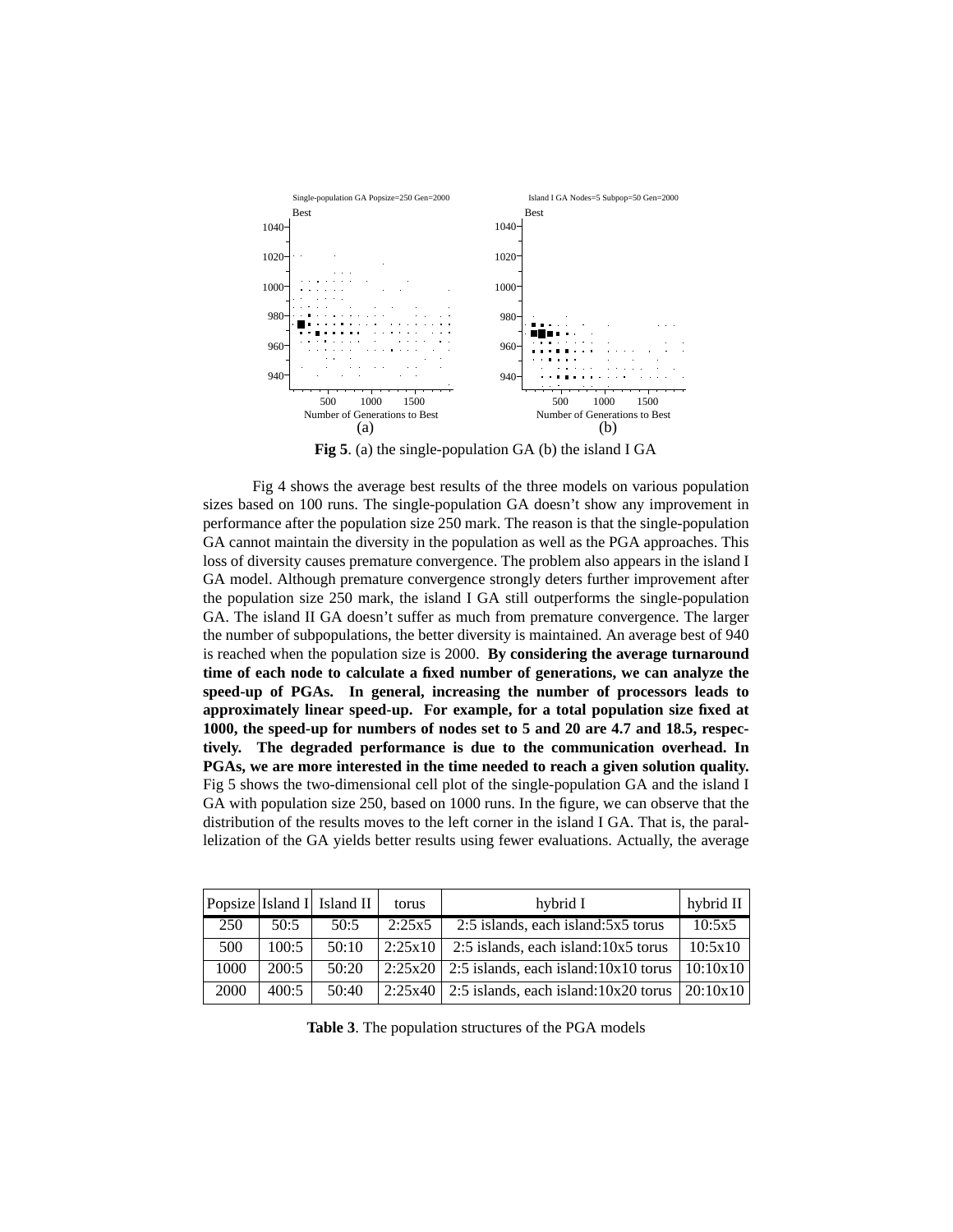

**Fig 6**. Average best of the five PGA models with various population size

number of generations to obtain the best result in the island I GA is 732, compared to 852 for the single-population GA. **Because the average best result of the island I GA is better than that of the single-population GA, the speed-up under "time-to-solu**tion" is surely  $> 5.8$ .

#### **5.2 Comparison of PGA Models**

We examine 5 PGA schemes  $-$  the two cgGAs discussed in 5.1, plus one fgGA torus model and two hybrid models. The migration interval in cgGAs is 50 generations (i.e. an exchange between subpopulations every 50 generations). The population structures are shown in Table 3 in a subpopulation\_size:connection\_topology format. In the torus model, the subpopulation size is fixed at 2. In the hybrid I model, each island on the ring is a torus and the number of islands is fixed at 5.

Fig 6 shows the average best of the five PGA models based on 100 runs. The hybrid I and torus models have similar performance because both models are based on the fgGA model. Although both models are inferior to island I when the population size is less than 1000, their average best result improved for larger population sizes. The island II and hybrid II models are superior to the other approaches. The essential island structure of both models successfully alleviates premature convergence. The connection topology of fgGAs in the hybrid II model supports the diffusion of genetic material to different subpopulations and further enhances its search ability. Thus the excellent results of the hybrid II model are achieved by combining the merits found in cgGAs and fgGAs. Notice that in the hybrid II model at population size 2000, the optimal schedule is found 40 times in 100 runs. **The** *average* **result is 936, which is within 0.7% of the optimum, and the standard deviation is 5.62. Because not all previous researchers reported their means and standard deviations, here we compare our best results with Juels and Wattenberg [8] and Mattfeld** *et al.***[12]. The superiority of our method with the best PGA model is retained at significance levels better than 0.0001 compared with the results of Juels and Wattenberg and the results of Mattfeld** *et al.*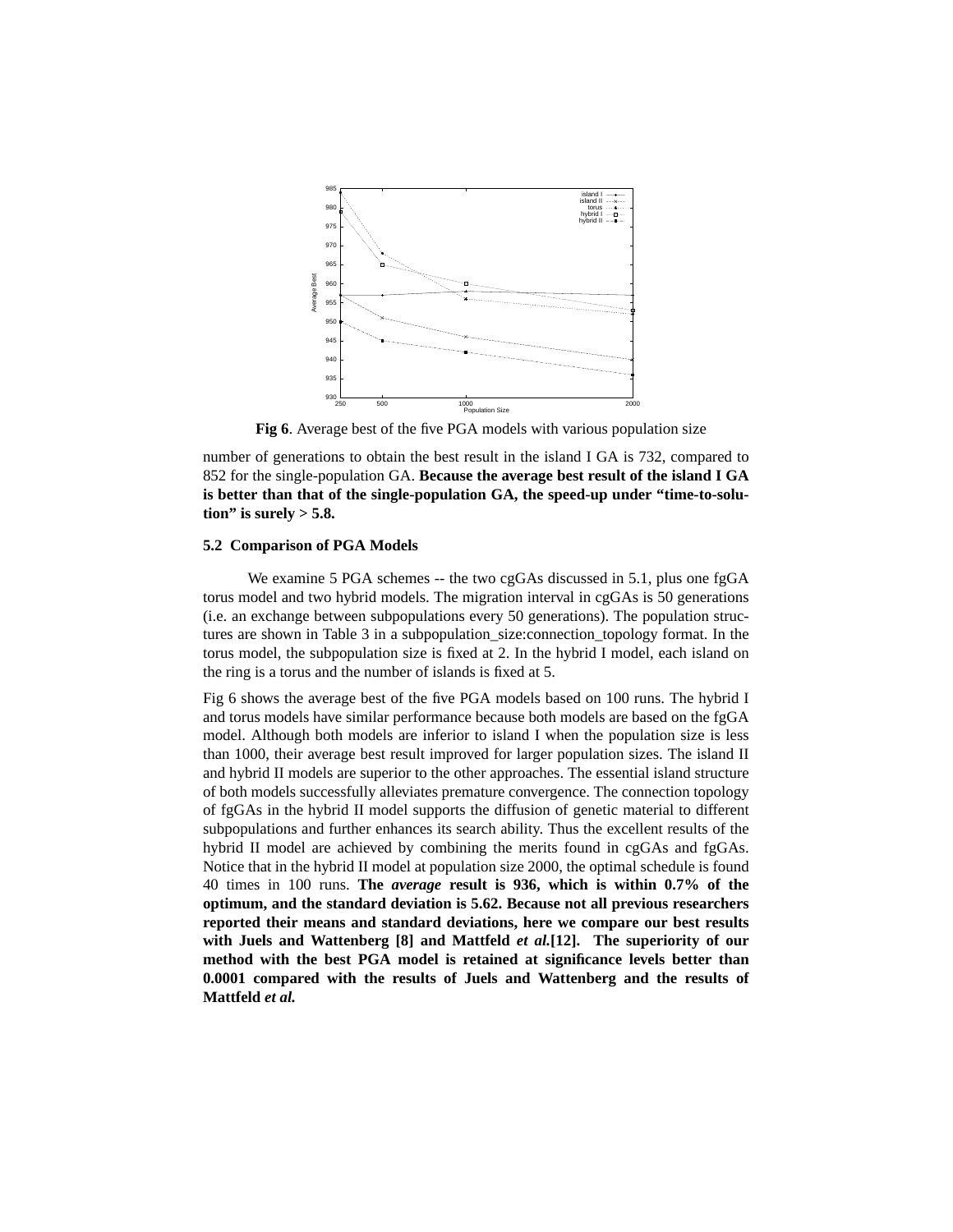In summary: In this test problem, fgGAs appear to lose genetic diversity too quickly, in comparison to cgGAs. Improvement can be made if a different migration strategy is applied [12]. In cgGAs, increasing the number of islands improves performance more than simply increasing the total population size. Additionally, a good connection topology can further increase the performance. Best results were obtained with the hybrid model consisting of cgGAs connected in a fgGA-style topology.

### **6 Summary and Conclusions**

This paper describes a GA based on the G&T algorithm for the JSSP. Our extensions to G&T, the THX crossover and mutation operators, are designed to transmit the temporal relationships in the schedule. For both FT problems, the methods introduced found the optimum. The results show that although the specific operators are difficult to design, if problem-specific knowledge is successfully incorporated into the operators, the GA can work more effectively on the particular problem.

We further compared single-population GAs and PGAs on the FT10x10 problem. **The results suggest that** the effect of parallelizing the GA was twofold. PGAs not only alleviated the premature convergence problem and improve the results, but also found the solution in a shorter time compared to single-population GAs. We also reported on various PGA models. In cgGAs, the number of islands used in the run had a greater positive effect on performance than simply increasing population size. In the fgGA model, premature convergence was still a problem, since the overlapping subpopulations are susceptible to domination by high-fitness individuals. Finally, the hybrid II model performed best due to the integration of the advantages of cgGAs and fgGAs, and the results are very encouraging when compared to previous approaches.

### **References**

- [1] Bierwirth, C. "A Generalized Permutation Approach to Job Shop Scheduling with Genetic Algorithms," OR-Spektrum, Special Issue: Applied Local Search, Pesch, E. and Vo, S. (eds), vol. 17, No. 213, pp. 87-92, 1995.
- [2] Davis, L., "Job-Shop Scheduling with Genetic Algorithms," *Proc. Int'l Conf. on Genetic Algorithms and their Applications*, pp. 136-149, Lawrence Erlbaum, Hillsdale, NJ, 1985.
- [3] Dorndorf, U. and Pesch, E. "Combining Genetic- and Local Search for Solving the Job Shop Scheduling Problem," *APMOD93 Proc. Preprints*, pp. 142-149, Budapest, Hungary, 1993.
- [4] Dorndorf, U. and Pesch, E. "Evolution Based Learning in a Job Shop Scheduling Environment," *Computers Operations Research*, vol. 22, pp. 25-40, 1995.
- [5] Fang, H., Ross, P. and Corne, D., "A Promising Genetic Algorithm Approach to Job-Shop Scheduling, Rescheduling, and Open-Shop Scheduling Problems," *Proc. Fifth Int'l Conf. on Genetic Algorithms*, pp. 375-382, Morgan Kaufmann, San Mateo, CA, 1993.
- [6] Giffler, J. and Thompson, G.L., "Algorithms for Solving Production Scheduling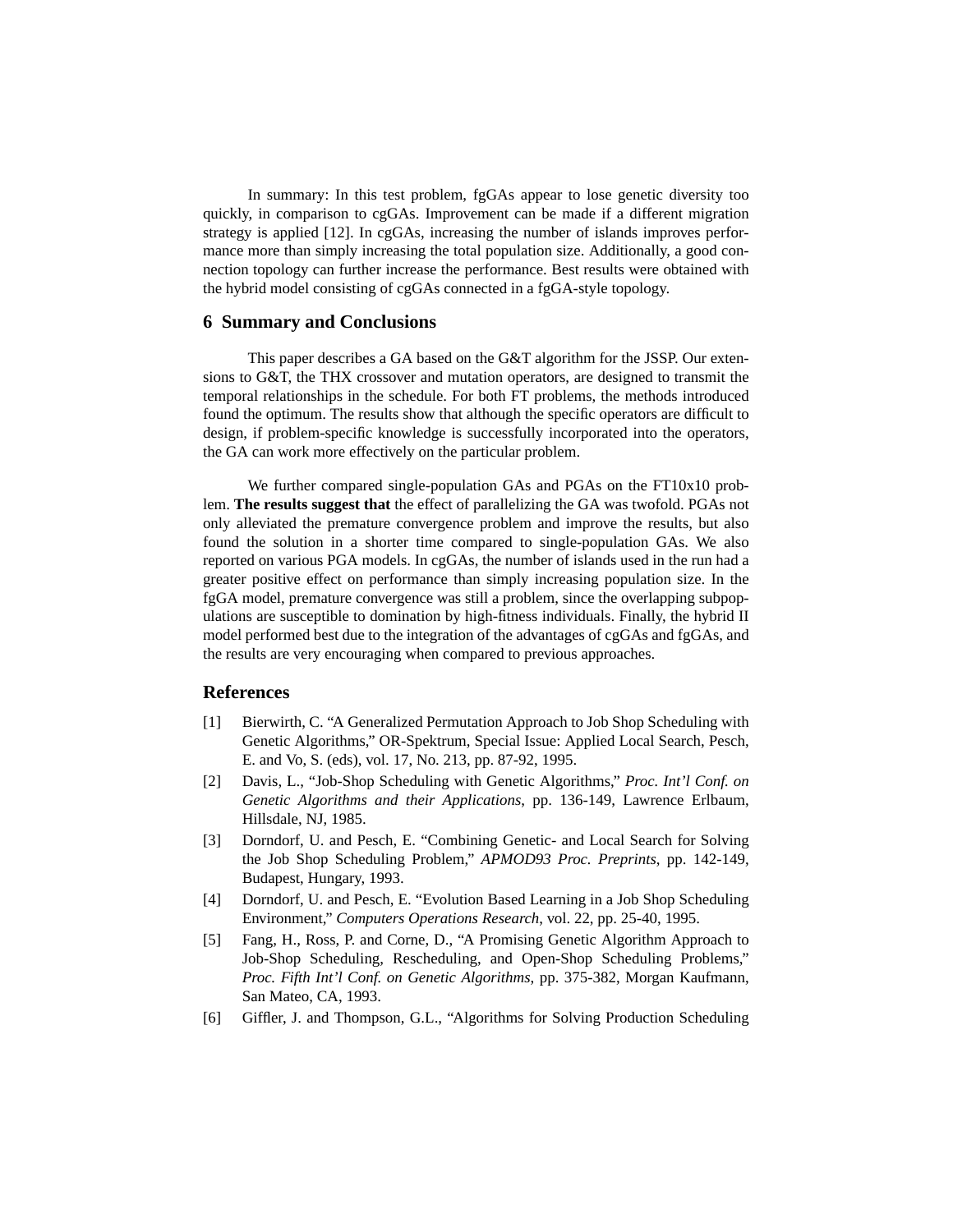Problems," *Operations Research*, Vol. 8, pp. 487-503, 1960.

- [7] Goodman, E. D. *An Introduction to GALOPPS*, Technical Report GARAGe95- 06-01, Genetic Algorithms Research and Applications Group, Michigan State University, 1995.
- [8] Juels, A. and Wattenberg, M. "Stochastic Hillclimbing as a Baseline Method for Evaluating Genetic Algorithms," Technical Report csd-94-834, University of California at Berkeley, 1994.
- [9] Kobayashi, S., Ono, I., and Yamamura, M. "An Efficient Genetic Algorithm for Job Shop Scheduling Problems," *Proc. Sixth Int'l Conf. on Genetic Algorithms*, pp. 506-511, Morgan Kaufmann, San Mateo, CA, 1995.
- [10] Lin, S.-C., Punch, W.F., and Goodman, E.D., "Coarse-Grain Parallel Genetic Algorithms: Categorization and New Approach," *IEEE SPDP*, pp. 28-39, 1994.
- [11] Manderick, B. and Spiessens, P. "Fine-Grained Parallel Genetic Algorithms," *Proc. Third Int'l Conf. on Genetic Algorithms*, pp. 428-433, Morgan Kaufmann, San Mateo, CA, 1989.
- [12] Mattfeld, D. C., Kopfer, H., and Bierwirth, C. "Control of Parallel Population Dynamics by Social-Like Behavior of GA-Individuals," *Parallel Problem Solving from Nature, 3*, pp. 15-24, Springer-Verlag, Berlin, Heidelberg, 1994.
- [13] Muhlenbein, H. "Parallel Genetic Algorithms, Population Genetics and Combinatorial Optimization," *Proc. Third Int'l Conf. on Genetic Algorithms*, pp. 416-421, Morgan Kaufmann, San Mateo, CA, 1989.
- [14] Nakano, R. and Yamada, T. "Conventional Genetic Algorithms for Job-Shop Problems," *Proc. Fourth Int'l Conf. on Genetic Algorithms*, pp. 474-479, Morgan Kaufmann, San Mateo, CA, 1991.
- [15] Storer, R. H., Wu, S.D., and Vaccari, R. "New Search Spaces for Sequencing Problems with Application to Job Shop Scheduling," *Management Science,* vol. 38, pp. 1495-1509, 1992.
- [16] Tanese, R., "Distributed Genetic Algorithms," *Proc. Third Int'l Conf. on Genetic Algorithms*, pp. 434-440, Morgan Kaufmann, San Mateo, CA, 1989.
- [17] Whitley, D., Starkweather, T, and Shaner, D., "The Traveling Salesman and Sequence Scheduling: Quality Solutions Using Genetic Edge Recombination," *Handbook of Genetic Algorithms*, Davis, L. (ed), pp. 350-372, Van Nostrand Reinhold, New York, NY, 1991.
- [18] Yamada, T. and Nakano, R. "A Genetic Algorithm Applicable to Large-Scale Job-Shop Problems," *Parallel Problem Solving from Nature, 2*, pp. 281-290, North-Holland, Amsterdam, 1992.
- [19] Grabowski, J., Nowicki, E., and Zdrzalka, S. "A Block Approach for Single Machine Scheduling with Release Date and Due Date," *European J. Oper. Res.*, vol. 26, pp. 278-285, 1986.
- [20] Adams, J., Balas, E., and Zawack, D. "The Shifting Bottleneck Procedure in Job Shop Scheduling," *Management Science*, vol. 34, pp. 391-401, 1988.
- [21] Caelier, J. and Pinson, E., "An Algorithm for Solving the Job-shop Problem," *Management Science*, vol. 35, pp. 164-176, 1989.